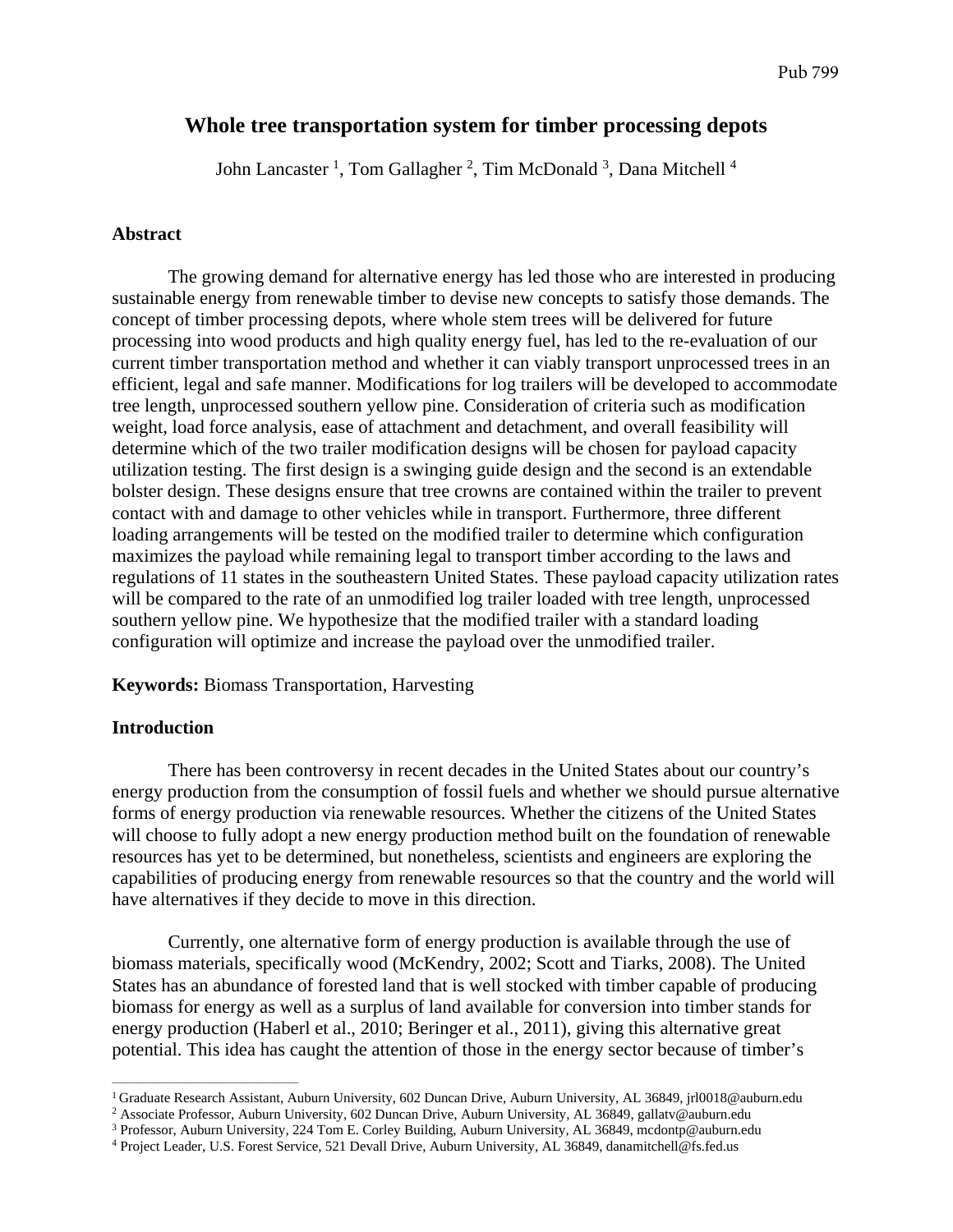ability to renew itself within a relatively short period of time due to intensive silvicultural practices such as genetic breeding for improved planting stock, irrigation, competition control and fertilization (Tuskan 1998; Dickmann, 2006). Unlike fossil fuels, which take a great amount of time to form and are essentially considered non-renewable and irreplaceable (Daniels and Duffie, 1955), timber can be grown into a usable biomass fuel material for energy production in as little as 15 years depending on the species (Drew et al., 1987). Another advantage that is seen in timber as a potential renewable energy source is the already-established systems of cultivation and harvesting to grow timber and deliver it to market.

One system that is currently being designed to optimize the amount of biomass fuel material yielded from timber is a timber processing depot. This facility will essentially move the processing of limbs and crowns of trees from the logging site in the woods to the location of the facility. By processing all of the timber at one central location, researchers believe they can optimize the amount of biomass fuel material yielded from each tree by reducing the amount of usable biomass fuel material that is left behind on the harvesting site and by reducing the ash content of the biomass fuel material to produce a higher quality energy fuel product. For this facility to operate, it relies on having timber delivered in an unprocessed form with all limbs still attached to the bole of a full-length tree.

This delivery method raises concerns for those within the forest operations and harvesting industry because the current system of delivery entails complete processing and size reduction of each tree before it is transported to market (Tuskan, 1998). Those behind the design of the timber processing depot envision its greatest utilization will be achieved when processing southern yellow pine that is yielded from second thinnings. Attempting to haul southern yellow pine of that size on a traditional trailer will leave much, if not all, of the crowns uncontained and unsupported by the trailer. This could potentially lead to the crowns coming in contact with other vehicles while in transport and could cause damage to other vehicles as well as the road. To mitigate this risk, those who haul unprocessed timber on traditional log trailers trim the crowns with pole saws once the trailer is loaded to remove any limbs that could cause damage while being transported. Unfortunately, this reduces the payload and leaves behind valuable material that can be processed into biomass fuel material. We plan to address this transportation issue by designing modifications that can be attached to log trailers to accommodate the transportation of unprocessed trees in a legal manner without the excessive trimming that results in loss of payload and decreased payload capacity utilization.

## **Methods**

#### *Design Process*

There are three primary goals to guide the design process of this project. First, the design should be a modification to a log trailer rather than designing a trailer built specifically for hauling unprocessed timber. This will allow loggers to remain adaptable and versatile in the products they are able to haul to market, whereas a specialty trailer adds additional costs to an operation and runs the risk of being underutilized if loggers are hauling mainly processed products on a particular harvesting site. Second, the modification should add only the minimal amount of weight necessary to the log trailer to serve its purpose of aiding in the transportation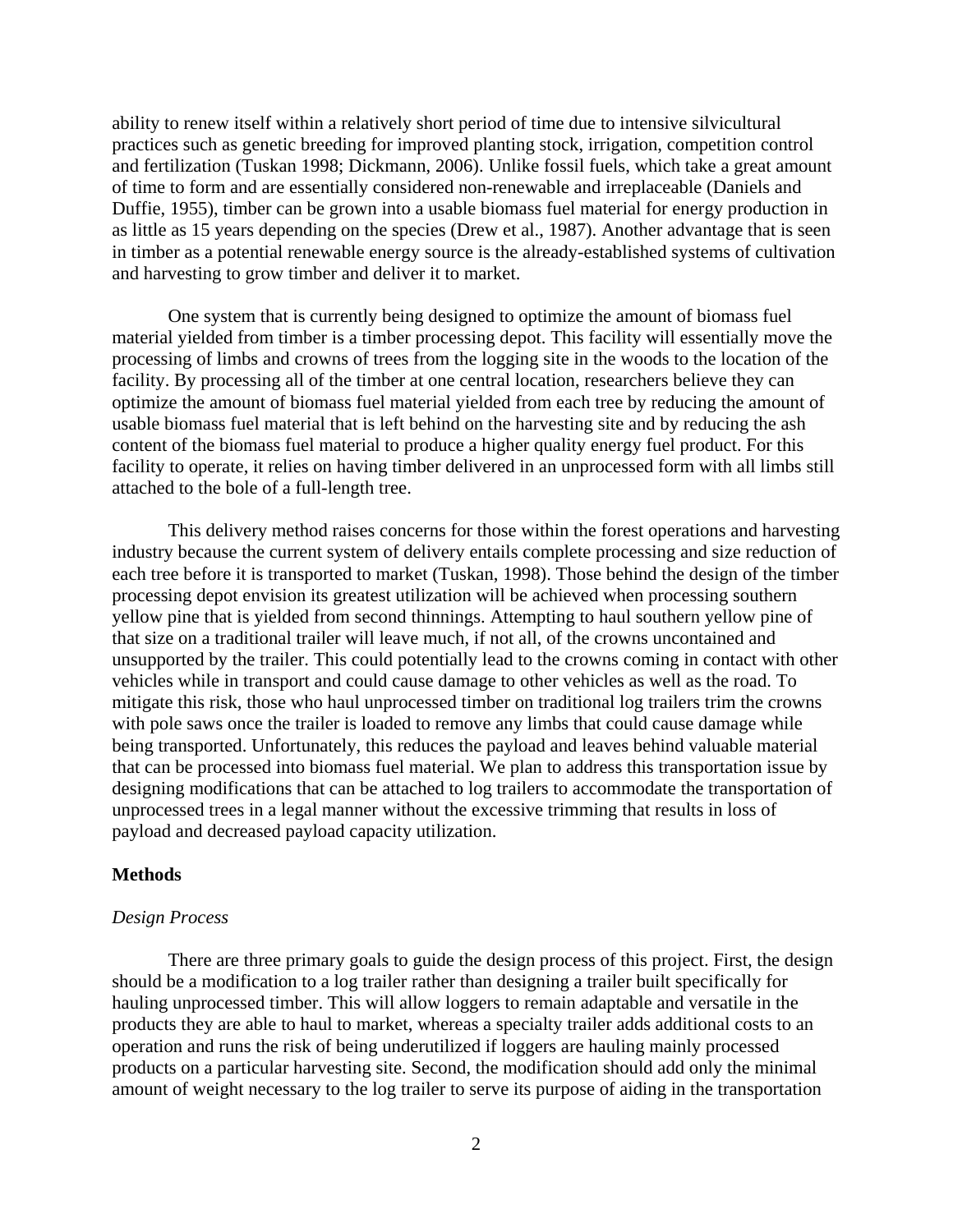of unprocessed timber. Third, the modification should be easily attachable and removable so loggers can quickly and easily detach the modification when they are not hauling unprocessed timber and therefore do not have to sacrifice valuable payload capacity.

 Two designs were conceived for the modification of the log trailers. Criteria such as total weight, load force analysis, ease of attachment and detachment, modification cost and overall feasibility will be considered in the decision to choose one modification over the other for payload capacity utilization testing. The two modifications considered are a swinging guide design and an extendable bolster design.

 The swinging guide design incorporates the use of a crosshatched metal guide (Figure 1) mounted between the standards on the rear bunk of the log trailer. Rather than mounting the guide to both sets of standards, the modification calls for the guide to be mounted only to the rear standards. The two rear standards are modified to allow a 180-degree pivot, therefore swinging the guide from the closed position (Figure 1) to a new open position (Figure 2). When the guide is swung open to the rear (Figure 2), this design will contain the limbs from the tree crowns that extend beyond the end of the trailer that would normally be trimmed if hauled on an unmodified trailer. When the modification needs to be detached from the trailer, the two standards with the swinging guides are lifted straight up and off of the pivoting pins and are replaced with two regular standards pre-equipped to be placed on the same pins.



*Figure 1. Swinging guide design - closed.*



*Figure 2. Swinging guide design - open.*

The extendable bolster design incorporates the use of an additional bolster equipped with two standards that can be extended from its collapsed position (Figure 3), adjacent to the rear bolster and standards, to its extended position, where it can support and contain tree crowns that extend beyond the end of the trailer. Figure 4 shows the modification in its extended position to accommodate the crowns of trees that extend beyond the rear of the trailer. Two square pieces of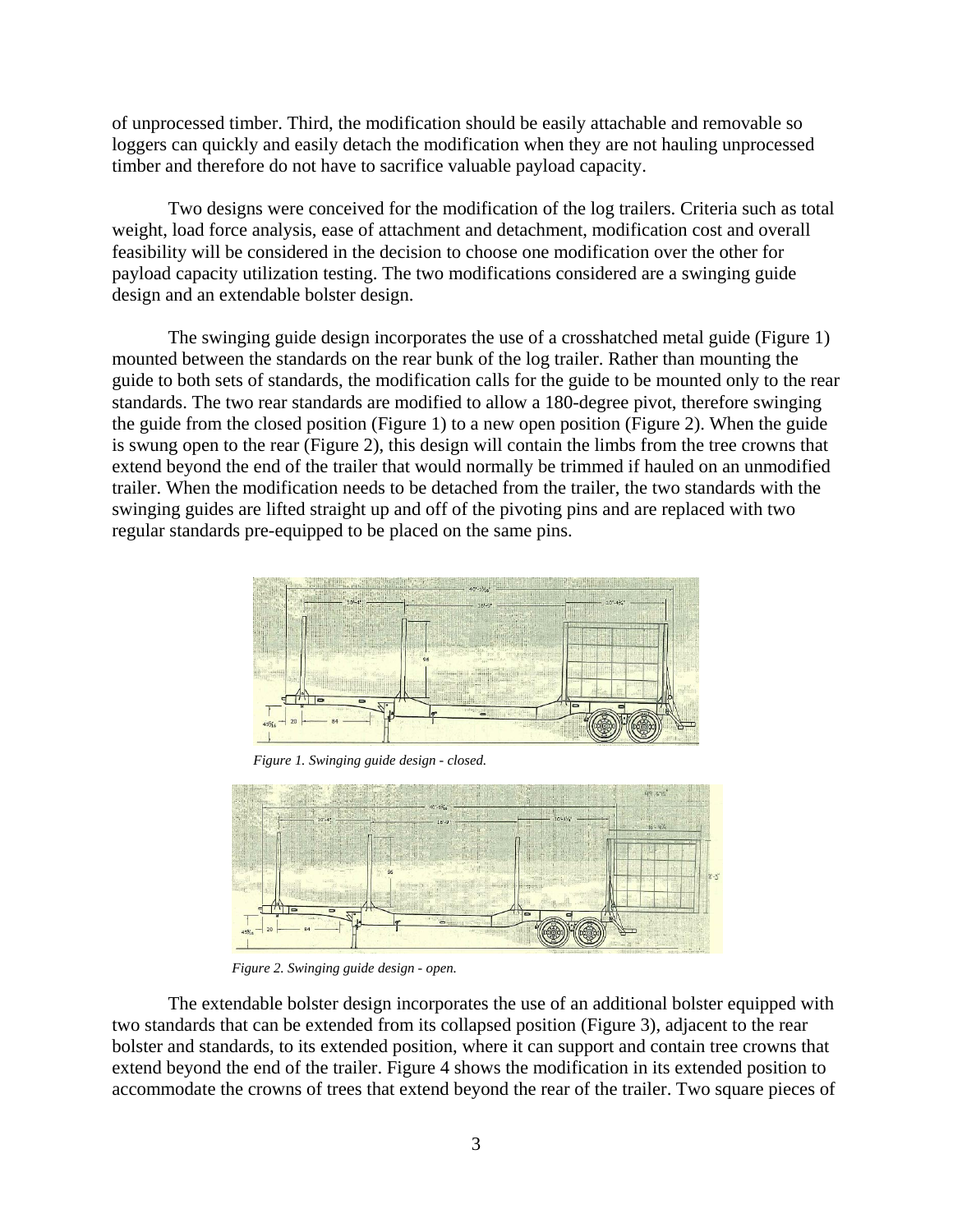steel tubing are slid through pre-cut slots in the existing bolsters of the trailer serving in a similar manner to a sliding rail guide. A stopper is placed on the tube ends closest to the front of the trailer to limit the distance that the modification is allowed to extend. Two crosshatched chain nets, one for the left and right side of the trailer, will be attached between the rear standards of the trailer and the standards of the extendable bolster. Therefore, when the bolster is extended, the chain nets are also extended and serve to contain the crown of the tree (Figure 4). When the bolster is collapsed into its stored position, the chain nets will also collapse making the



*Figure 3. Extendable bolster design – collapsed.*



*Figure 4. Extendable bolster design – extended.*

modification easier to maneuver and less bulky. Additionally, the chains weigh less than a solid metal crosshatched device, which will result in the modification having a smaller total weight. When the modification needs to be detached from the trailer, the stoppers can be removed to allow the tubing to slide all the way through the pre-cut slots in the bolsters.

 The design process is still ongoing and the criteria for choosing a design are still being calculated and considered. We estimate that the design criteria calculations should be completed by mid-July 2016 and a decision regarding the selection of a design shortly after for immediate fabrication and payload capacity utilization testing.

#### *Payload Capacity Utilization Testing*

Payload capacity utilization testing will begin with loading an unmodified (standard) log trailer with unprocessed whole *Pinus taeda* trees from a second thinning operation to establish an average weight for our alternative hypotheses (modified trailer) to be tested against. This will allow us to determine if there is any significance in the weight difference between the standard trailer and the modified trailer. Since we plan to test the modified trailer with three different loading configurations, an analysis of variance (ANOVA) test will be conducted on the load weight means.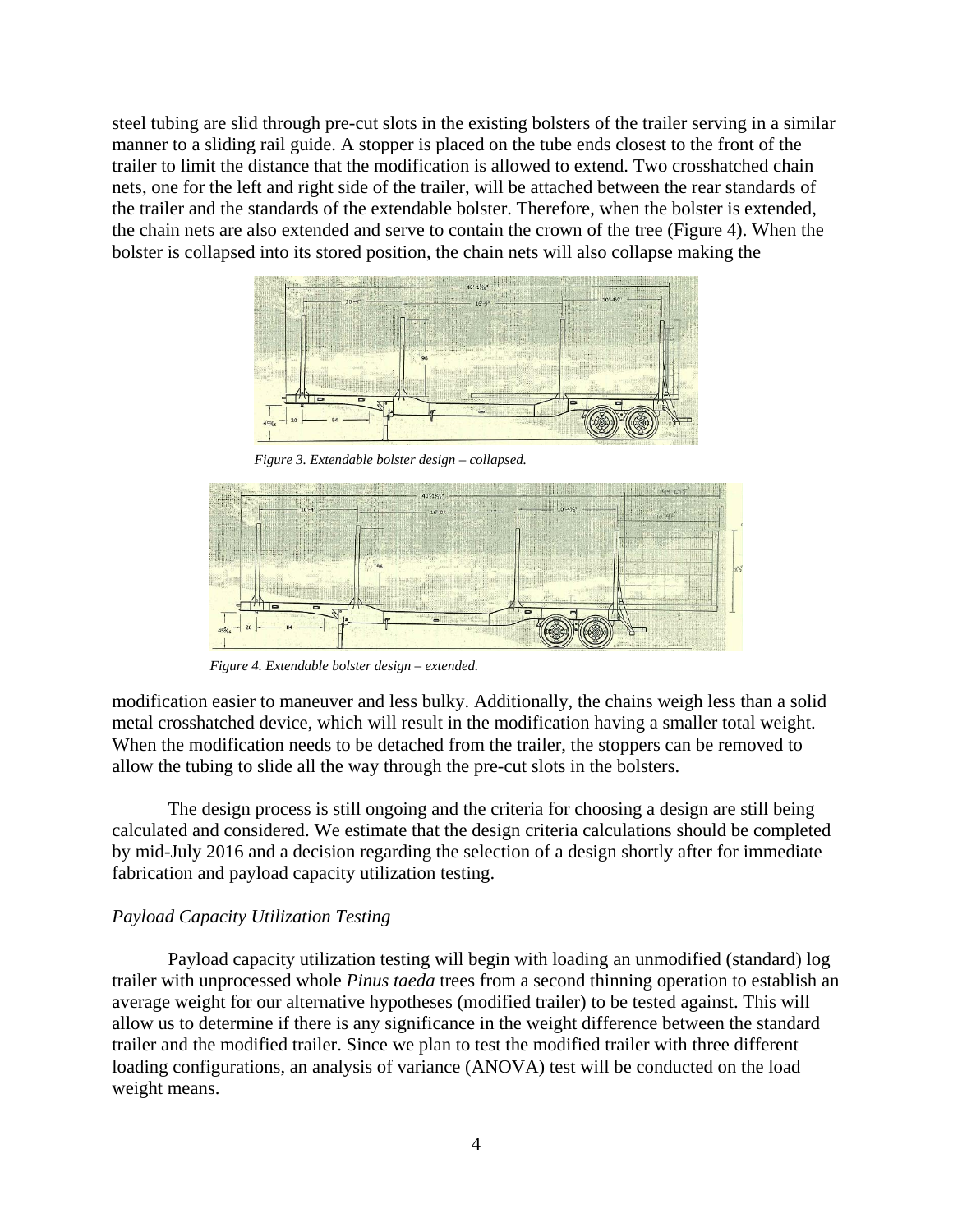The unmodified trailer will be loaded multiple times with a standard arrangement of second thinning unprocessed *P. taeda* in order to determine an average load weight. Weights will be measured with portable truck scales. The trailer will be loaded until either the maximum gross allowable load weight of 88,000 pounds is reached or until the available volume of the trailer is completely utilized. Since the low bulk density of unprocessed raw materials such as timber limit the size of a load by volume capacity rather than by mass capacity (Ranta and Rinne, 2006), it is likely that the load testing on the unmodified trailer will also by limited by volume capacity. The unprocessed timber on the trailer will also be trimmed to meet legal highway transportation standards, further reducing the weight of the load. Therefore, it is hypothesized that the unmodified trailer load will not reach near the maximum gross allowable weight of 88,000 pounds due to the low bulk density, large trailer volume capacity and crown trimming.

The payload capacity utilization testing will continue with the modified trailer using the design that will be chosen upon completion of the modification design process. The modified trailer will be loaded just as the unmodified trailer will be, with *P. taeda* of the same size and from the same stand of timber in order to reduce the variability in tree size for the experiment. The modified trailers will be loaded using the standard arrangement, indexed arrangement and double bunked arrangement to determine if the loading arrangement has any effect on the payload capacity utilization. The trailer will be loaded until either the maximum gross allowable load weight of 88,000 pounds is reached or until the available volume of the trailer is completely utilized. We hypothesize that the modification will improve containment of the limbs and crowns of the unprocessed timber, thus reducing the amount of material that needs to be trimmed in order to comply with transportation regulations. The weight of the modification is vital to the success of the experiment as keeping the weight of the modification to a minimum will increase the chances that the crown material not trimmed from the modified trailer load will allow the payload capacity utilization to increase. If the modification is too heavy, its weight could offset the weight of the material removed from the crown during trimming resulting in no significant difference in load capacity between the unmodified and modified trailers.

## **Results**

The results of this experiment have not yet been determined. Payload capacity utilization testing is scheduled to commence in early July 2016 with initial unmodified trailer load results yielded shortly after. Results for the modified trailer payload capacity utilization testing are expected by the end of August 2016 due to the fabrication of the chosen design that is required in order to complete the testing.

 The results from this experiment are significant to the renewable and sustainable energy initiative. Specifically, those involved with the design of the timber processing depot will find the results of this experiment valuable. These depots will require unprocessed full length timber in order for them to reach their maximum potential as biomass fuel production and log merchandising and optimization facilities. The delivery of timber to these facilities will depend on the feasibility of hauling tree-length unprocessed timber. Since this product has traditionally suffered from low bulk densities, we are determined to increase that density with our modification and loading configuration and thereby increase the feasibility of hauling this type of product. If this project can statistically prove that a simple modification to log trailers can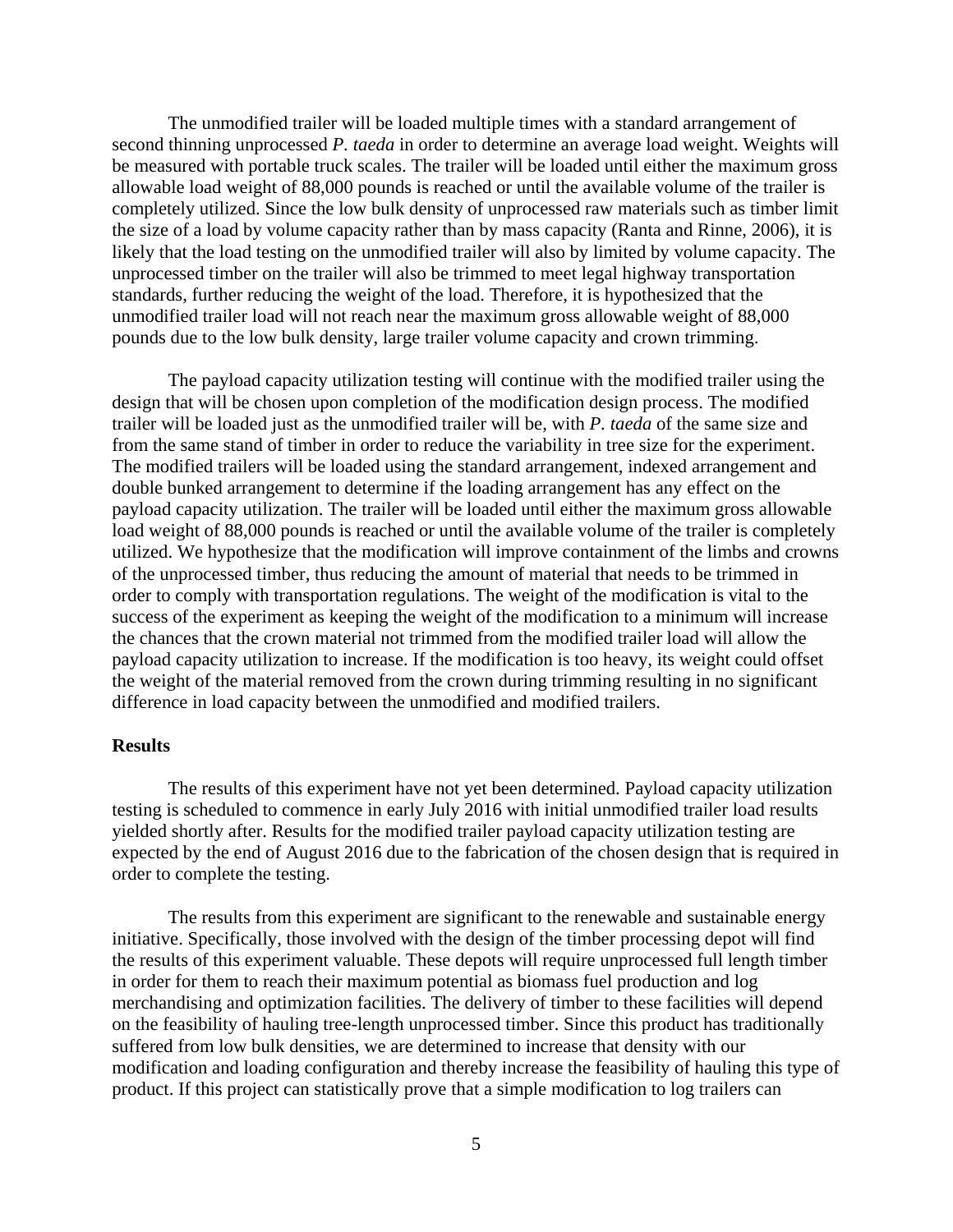increase the payload capacity utilization and therefore transportation productivity of hauling unprocessed timber, then we will be one step closer to finding a solution to the renewable and sustainable energy problems that we are currently facing.

#### **Conclusion**

In summary, we realize that in order to produce the energy needed for consumers while also conserving what finite amount of fossil fuels we have left will require the increased production of energy from renewable and sustainable natural resources such as timber. Timber biomass is currently being utilized for energy production by powering boilers in steam turbine power production facilities, but not at the magnitude needed to conserve our finite fossil fuels. Timber biomass in the form of wood chips could also be utilized by facilities that produce liquid fuel as a source of energy for mechanical engines through processes such as gasification. Researchers understand that in the near future the demand for timber as an energy production fuel could increase drastically and are therefore preemptively working to make sure that there are facilities in place and production capabilities ready to be utilized to supply energy produced from timber biomass to the world.

Currently, facilities called timber processing depots are being designed that will help meet the future demand of timber required for energy production by optimizing the amount of biomass fuel material yielded from each individual tree and by increasing the quality of that material. This facility will require timber to be delivered in a whole tree length and unprocessed form, which is the antithesis of the current method used to deliver timber to market. Therefore, this project is seeking to determine if a simple modification attached to a standard log trailer will increase the payload capacity utilization and therefore the feasibility of hauling timber in this form. By increasing the payload capacity utilization of low bulk density unprocessed full-length timber, transporting this material will become more feasible, potentially persuading more loggers to harvest and haul this material to the proposed timber processing depots.

Two modifications are currently being designed that could increase the gross trucktrailer-load weight closer to the maximum allowable weight of 88,000 pounds when hauling low bulk density whole-length unprocessed trees. The first design will incorporate a guide that swings open to the rear of the trailer and past the rear bumper aiding in the constraint of tree crowns and limbs. The second design will incorporate a sliding extension that will support the additional weight of the crowns that extend beyond the rear of the trailer while also aiding in the constraint of the tree crowns and limbs. Both designs will be easily attachable and detachable to allow the loggers to remain versatile and will keep their capital from being tied down in specialty trailers that could possibly go underutilized within a their operations. Three different loading arrangements will be tested to determine if the way unprocessed timber is loaded will increase the bulk density and have any effect on the payload capacity utilization of the modified log trailer. If a delivery system utilizing the modified trailers proposed in this experiment can be proven more feasible than hauling the same product on standard log trailers, then researchers will be one step closer to providing a solution to the world's renewable energy problems.